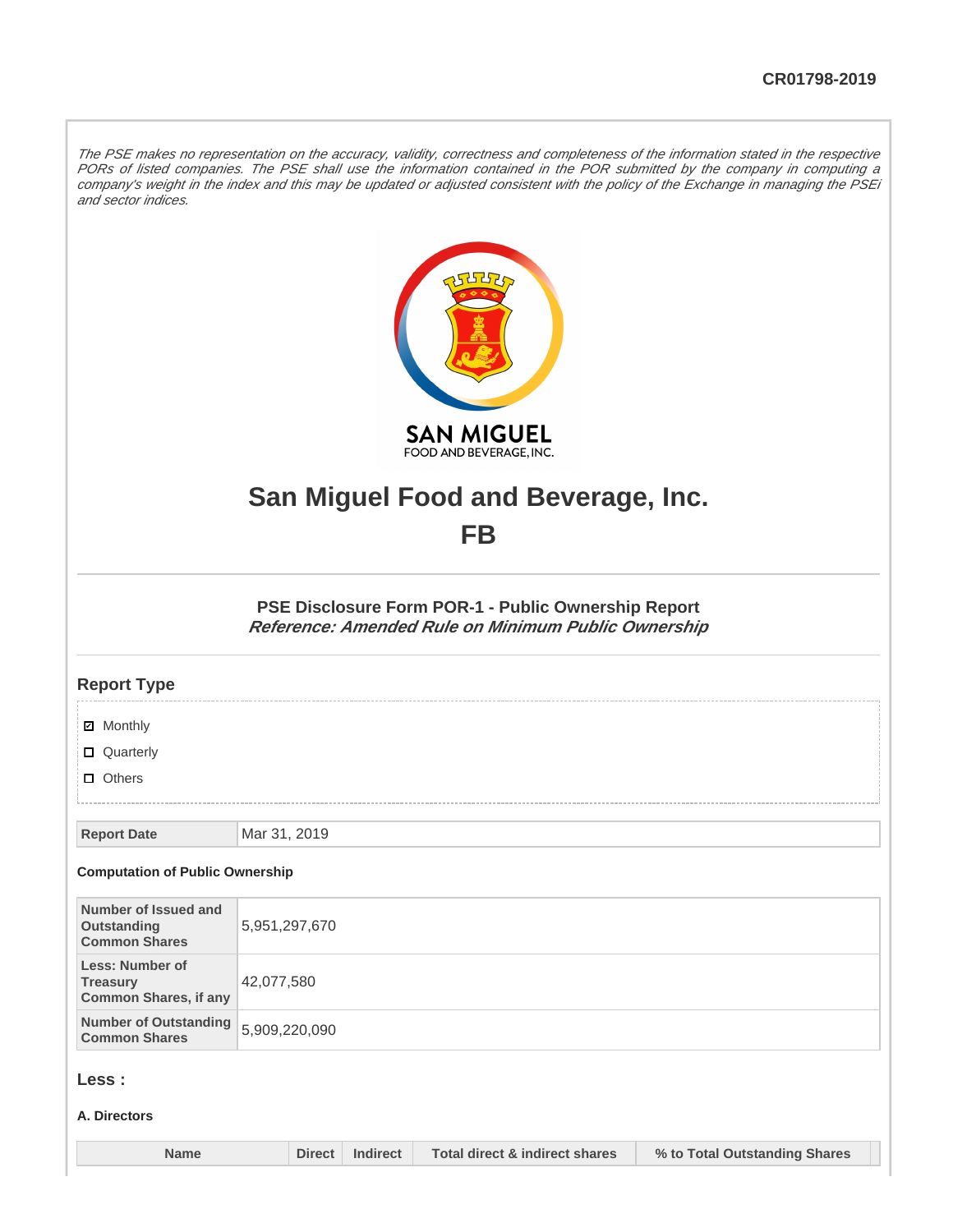| Eduardo M. Cojuangco, Jr. | 10  |         | 10      | O        |
|---------------------------|-----|---------|---------|----------|
| Ramon S. Ang              | 10  |         | 10      | $\Omega$ |
| Carmelo L. Santiago       | 10  |         | 10      | 0        |
| Menardo R. Jimenez        | 10  |         | 10      | 0        |
| Francisco S. Alejo III    | 10  | 230,000 | 230,010 | O        |
| Romela M. Bengzon         | 10  |         | 10      | 0        |
| Minita V. Chico-Nazario   | 10  |         | 10      | 0        |
| Ricardo C. Marquez        | 10  |         | 10      | 0        |
| Cirilo P. Noel            | 10  |         | 10      | O        |
| Roberto N. Huang          | 10  |         | 10      | 0        |
| Emmanuel B. Macalalag     | 10  |         | 10      | O        |
| Ferdinand K. Constantino  | 10  |         | 10      | 0        |
| Aurora T. Calderon        | 10  |         | 10      | O        |
| Winston A. Chan           | 10  |         | 10      | 0        |
|                           | 140 | 230,000 | 230,140 | 0        |

## **B. Officers**

| <b>Name</b>                              |  | Direct Indirect Total direct & indirect shares \% to Total Outstanding Shares |
|------------------------------------------|--|-------------------------------------------------------------------------------|
| Ramon S. Ang (same as above)             |  |                                                                               |
| Francisco S. Alejo III (same as above)   |  |                                                                               |
| Roberto N. Huang (same as above)         |  |                                                                               |
| Emmanuel B. Macalalag (same as above)    |  |                                                                               |
| Ferdinand K. Constantino (same as above) |  |                                                                               |
|                                          |  |                                                                               |

## **C. Principal/Substantial Stockholders**

| <b>Name</b>            | <b>Direct</b> | Indirect                 | <b>Total direct &amp; indirect shares</b> | % to Total Outstanding Shares |
|------------------------|---------------|--------------------------|-------------------------------------------|-------------------------------|
| San Miguel Corporation | 5,245,082,440 | $\overline{\phantom{a}}$ | 5,245,082,440                             | 88.76                         |
|                        | 5,245,082,440 |                          | 5,245,082,440                             | 88.76                         |

## **D. Affiliates**

| <b>Name</b> | <b>Direct</b> | <b>Indirect</b> | Total direct & indirect shares | % to Total Outstanding Shares |
|-------------|---------------|-----------------|--------------------------------|-------------------------------|
| None        |               |                 |                                |                               |
|             |               |                 |                                |                               |

## **E. Government**

| <b>Name</b> | <b>Direct</b> | <b>Indirect</b> | Total direct & indirect shares | % to Total Outstanding Shares |
|-------------|---------------|-----------------|--------------------------------|-------------------------------|
| None        |               |                 |                                |                               |
|             |               |                 |                                |                               |

## **F. Banks**

| <b>Name</b> | <b>Direct</b> | <b>Indirect</b> | Total direct & indirect shares | % to Total Outstanding Shares |
|-------------|---------------|-----------------|--------------------------------|-------------------------------|
| None        |               |                 |                                |                               |
|             |               |                 |                                |                               |